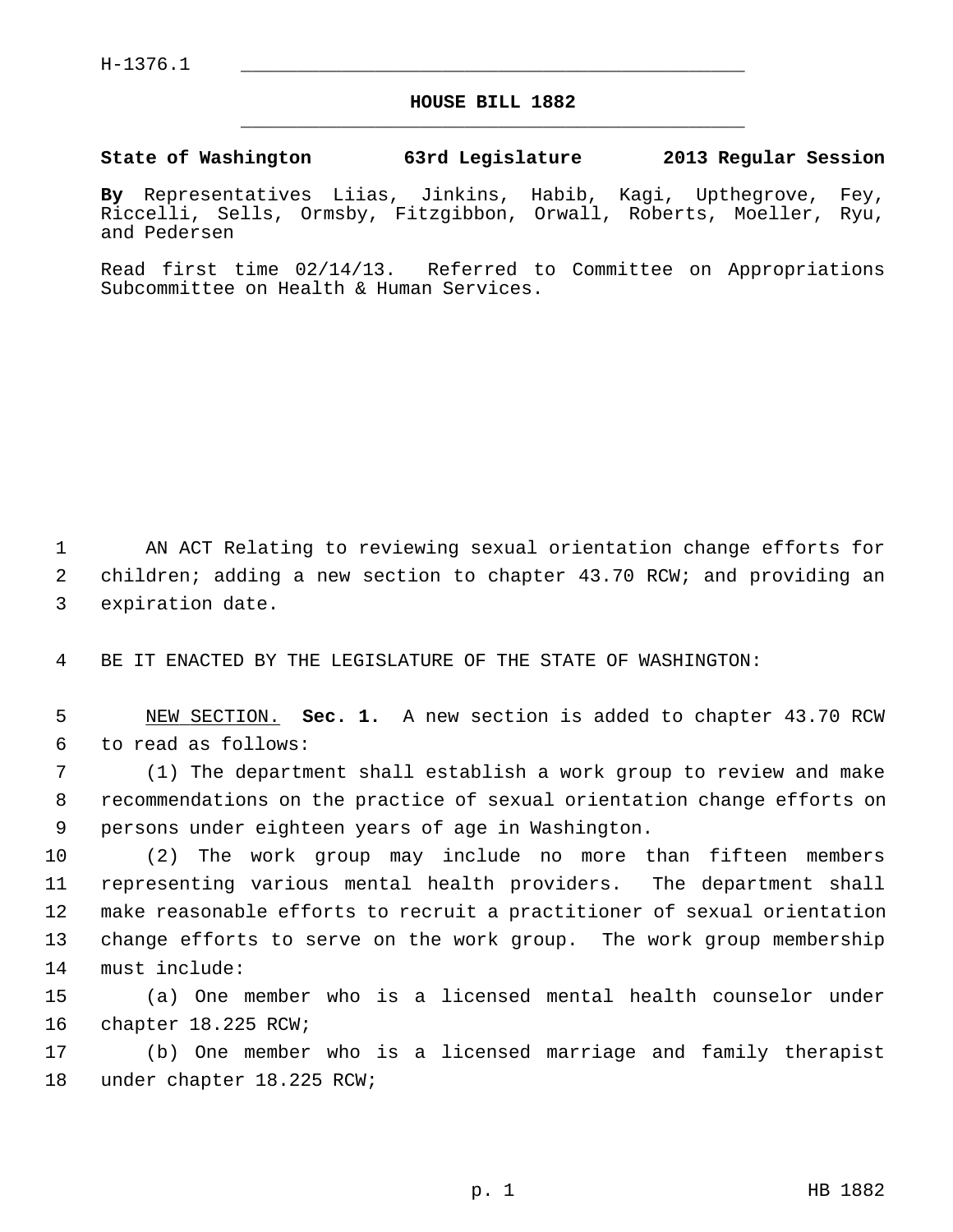- 1 (c) One member who is a fully licensed independent clinical social 2 worker under chapter 18.225 RCW;
- 3 (d) One member who is a fully licensed advanced social worker under 4 chapter 18.225 RCW;
- 5 (e) One member of the examining board of psychology who is a 6 psychologist licensed under chapter 18.83 RCW;
- 7 (f) One physician licensed under chapter 18.71 RCW who specializes 8 in the practice of psychiatry;
- 9 (g) One osteopathic physician licensed under chapter 18.57 RCW who 10 specializes in the practice of psychiatry;
- 11 (h) One member of the faith community who is also a licensed mental 12 health professional; and
- 13 (i) One member of the public.
- 14 (3) The work group shall:

15 (a) Evaluate research relating to the practice of sexual 16 orientation change efforts on persons who are less than eighteen years 17 of age. The work group shall base its research upon sources that are 18 peer-reviewed journals as well as other research that it determines is 19 highly reliable, including research provided by the Washington state 20 institute for public policy as provided in subsection (4) of this 21 section;

22 (b) Identify the potential harms to clients who are persons less 23 than eighteen years of age that may occur through the practice of 24 sexual orientation change efforts both by licensed mental health 25 providers and by unlicensed practitioners of sexual orientation change 26 efforts; and

27 (c) Develop recommendations for approaches to protect clients who 28 are persons less than eighteen years of age from potential harm related 29 to receiving sexual orientation change efforts. The recommendations 30 must consider approaches to protect clients both for licensed mental 31 health providers and unlicensed practitioners of sexual orientation 32 change efforts. The work group shall consider specific client 33 protection standards for the provision of sexual orientation change 34 efforts to clients who are persons less than eighteen years of age, 35 including the use of disclosure statements for clients receiving sexual 36 orientation change efforts and the prohibition of the practice.

37 (4) The department of health shall contract with the Washington 38 state institute of public policy to conduct a review of the research